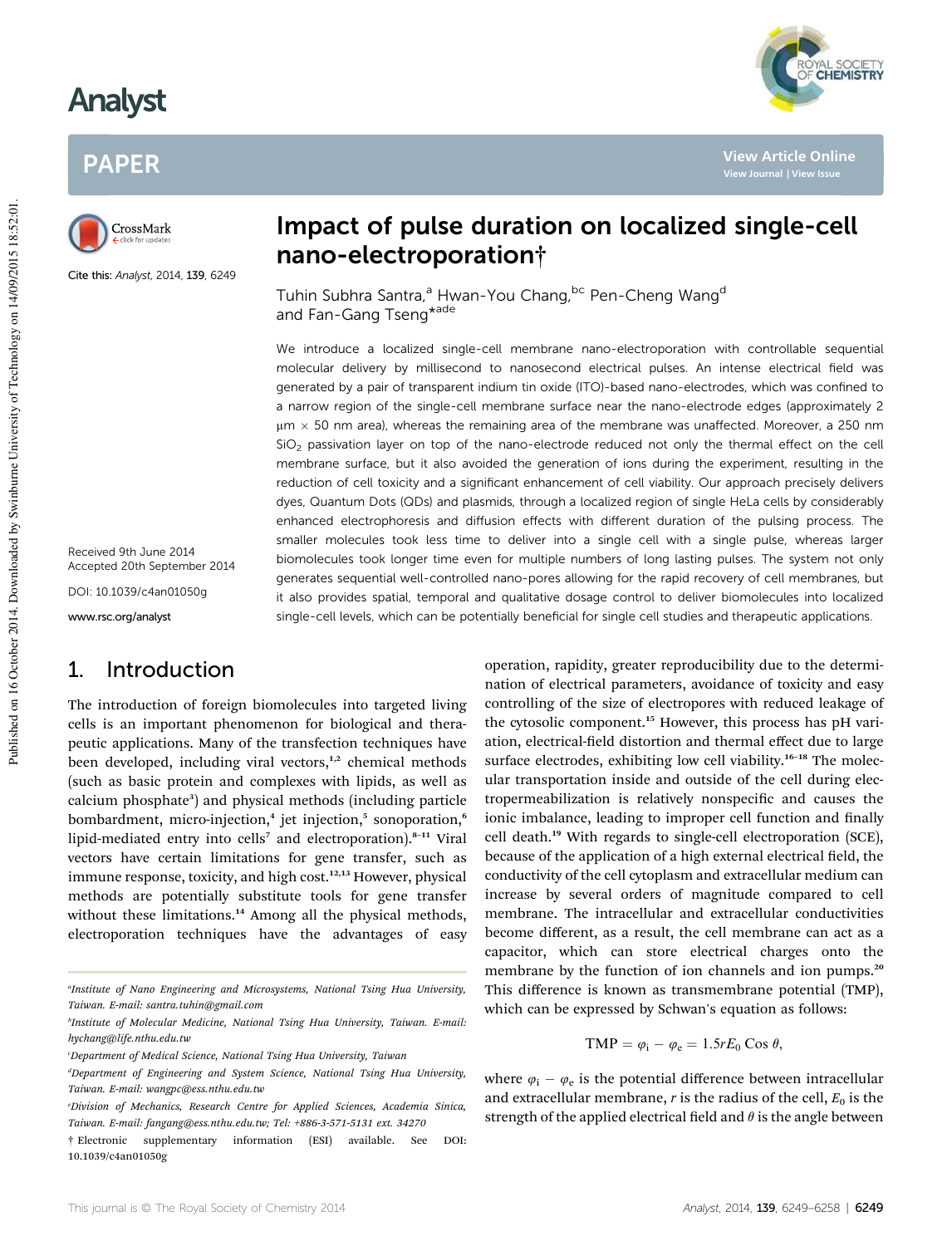the direction of electrical field and selected point of the cell surface. $21,22$ 

Recently, several groups developed MEMS-based devices for single-cell electroporation studies. The miniaturization of the gap between two electrodes resulted in an intense electric field at the gap region, which can easily turn the adjacent impermeable membrane into a permeable one to transport the foreign bio-molecules inside the cell with high transfection rate and high cell viability to reduce electrode surface area, which lead to faster heat dissipation into the microfabricated chip.<sup>23,24</sup> SCE has been demonstrated by patch clamp, $25,26$  atomic force microscopy (AFM) techniques<sup>27</sup> and microfluidic devices.<sup>28-31</sup> Recently, some techniques demonstrated localized single-cell electroporation with complex fabrication and higher voltage requirements. $9,27,32-34$  To intensify an electric field in a very specific region of a single cell, AFM is one of the most promising techniques. However, AFM technique cannot be easily extended into in-parallel position. In our earlier work, we have shown molecular dye delivery with constant pulse duration and various applied voltages, where to increase voltages, the affected membrane area also increased and finally lead to cell death.<sup>35</sup> In the present work, we demonstrate the effect of different durations of pulses with fixed external applied voltage. The different duration of pulses can form different sizes of nanopores into a specific membrane area to deliver biomolecules with high cell viability. We have fabricated a very simple and low-cost micro fluidic device for localized single-cell nano-electroporation (LSCNEP), which is based on multiple numbers of nano-electrode arrays formed by focused ion beam (FIB) technique. The nano-electrodes were fabricated with a thickness of 90 nm, gap of 500 nm and depth of 3  $\mu$ m between two ITO nano-strips, which can intensify an electrical field in-between the nanoelectrode gap. As a result, localized single cell membrane nanoelectroporation can be performed with high transfection rate and high cell viability. Due to the very small electrode surface area and small electrode gap, the field distortion and temperature effect should be reduced on the cell membrane, providing an increase in cell viability. Moreover, in our device, a 250 nm  $SiO<sub>2</sub>$  layer was deposited on the top of the ITO nano-electrode, which not only avoids high electrical shock on the cell membrane surface, but it also reduces thermal effect with the generation of hydroxyls and hydrogen ions, causing high toxicity in between the two nano-electrode surfaces. Our system successfully delivers very fast QDs/plasmids inside the single cell with higher pulse durations and lower voltage requirement. This LSCNEP device can easily control sequential molecular delivery through a specific region of the single cell with adjustable pulse duration and number of pulses. As a result, it might control ionic balance between outside and inside of the cell membrane to avoid improper cell function and cell death during the electroporation process.<sup>16-18</sup>

### 2. Experimental section

#### 2.1 Design and simulation

As shown in Fig. 1 and Fig. S1, (ESI† material, only the red part is highlighted for simulation results), the schematic

representation of the localize single-cell nano-electroporation (LSCNEP) overlap with electrical field simulation results, in which two nano-electrodes are set 500 nm apart, and a single HeLa cell is seeded as semi-hemisphere (see Fig. 1) on the top of the nano-electrode. As anticipated by simulation results (Comsol Multiphysics 3.5 version, Sweden), the electrical field is more intensively generated on the localized membrane region of the single cell. Fig.  $1(a)$  shows the electrical field distribution on the localized HeLa cell membrane surfaces. Fig. 1(b) shows a resistive heat effect on the cell membrane, where the maximum heat generation is formed on the edge of the ITO nano-electrodes, which cannot affect the cell membrane due to 250 nm  $SiO<sub>2</sub>$  passivation layer on the top of the nano-electrode. Fig. 1(c) shows the electrical field distribution on  $SiO<sub>2</sub>$  and cell membrane interface. Due to the  $SiO<sub>2</sub>$  layer, the electrical field effect is avoided on the cell membrane surface area (those areas are attached with the electrode surface, but not in the gap region), except for the nano-electrode gap region. The electrical field intensity was considerably higher on the edge of the two nano-electrodes surface  $(1.8 \times 10^8 \text{ V m}^{-1})$ , and it continuously reduces towards the center of the gap (at  $x = 0$ ). Fig. 1(d) shows the effect of the resistive heat  $(3.1 \times 10^{10} \text{ W m}^{-3})$  on the cell membrane, where heating affected only the edge of two nanoelectrodes. If we consider our LSCNEP chip without  $SiO<sub>2</sub>$  layer, then electric field  $(6 \times 10^8 \text{ V m}^{-1})$ , see ESI material Fig. S2 $\dagger$ ) and resistive heat  $(0.35 \times 10^{12} \text{ W m}^{-3}$ , see ESI material Fig. S3(a)†) not only affect the nano-electrode gap region, but it also affects the larger area of cell membrane surface (those membrane area is attach with electrode surface area). This similar phenomena was experimentally observed, where external voltage was applied (4 Vpp, 5 ms pulse) in specific two electrodes with HeLa cells (see ESI Fig. S4(a)†) and immediately LSCNEP chip was incubated for an hour. Subsequently, PI (propidium iodide) dye was delivered into the chip, and it stained the nucleus of dead cells, resulting in red fluorescence imaging (see ESI Fig. S4(b)†). This dead-cell imaging appears only from two electrode surface where we had applied voltages. None of the other electrode surface was affected (we did not apply the voltage to the other electrodes, see ESI Fig. S4(b)†). From simulation results without a  $SiO<sub>2</sub>$  layer, the electrical field and resistive heat is much higher (for 6 Vpp) when compared to that with  $SiO<sub>2</sub>$  layer (see Fig. 1 and ESI S2 and S3†). As a result from our experiment without the  $SiO<sub>2</sub>$  layer, we sometimes observe bubble generation at lower voltages (3–5 Vpp) and single cell bursts at higher voltages (over 5 Vpp) with very low cell viability (<30%) (see ESI Fig. S5†). Therefore, we employ  $SiO<sub>2</sub>$  layer passivation to prevent bubbles, as well as hydrogen and hydroxyl ion generation at higher voltages (6 Vpp). Fig. 1(e) shows *trans*-membrane potential (TMP) values for an externally applied voltage (6 Vpp) with the consideration of  $SiO<sub>2</sub>$  layer. The TMP value approaches the maximum (0.8 V) at the edge of the nano-electrode (50 nm approximately) and continuously reduces towards the middle of the nano-electrode gap. However, without the consideration of  $SiO<sub>2</sub>$  layer, the TMP value is approximately 3 V (ESI material Fig. S3(b)†), which spreads all over the cell membrane surface attached with the nano-electrode surface area, and the value sharply decreases (almost zero) at the center of the nano-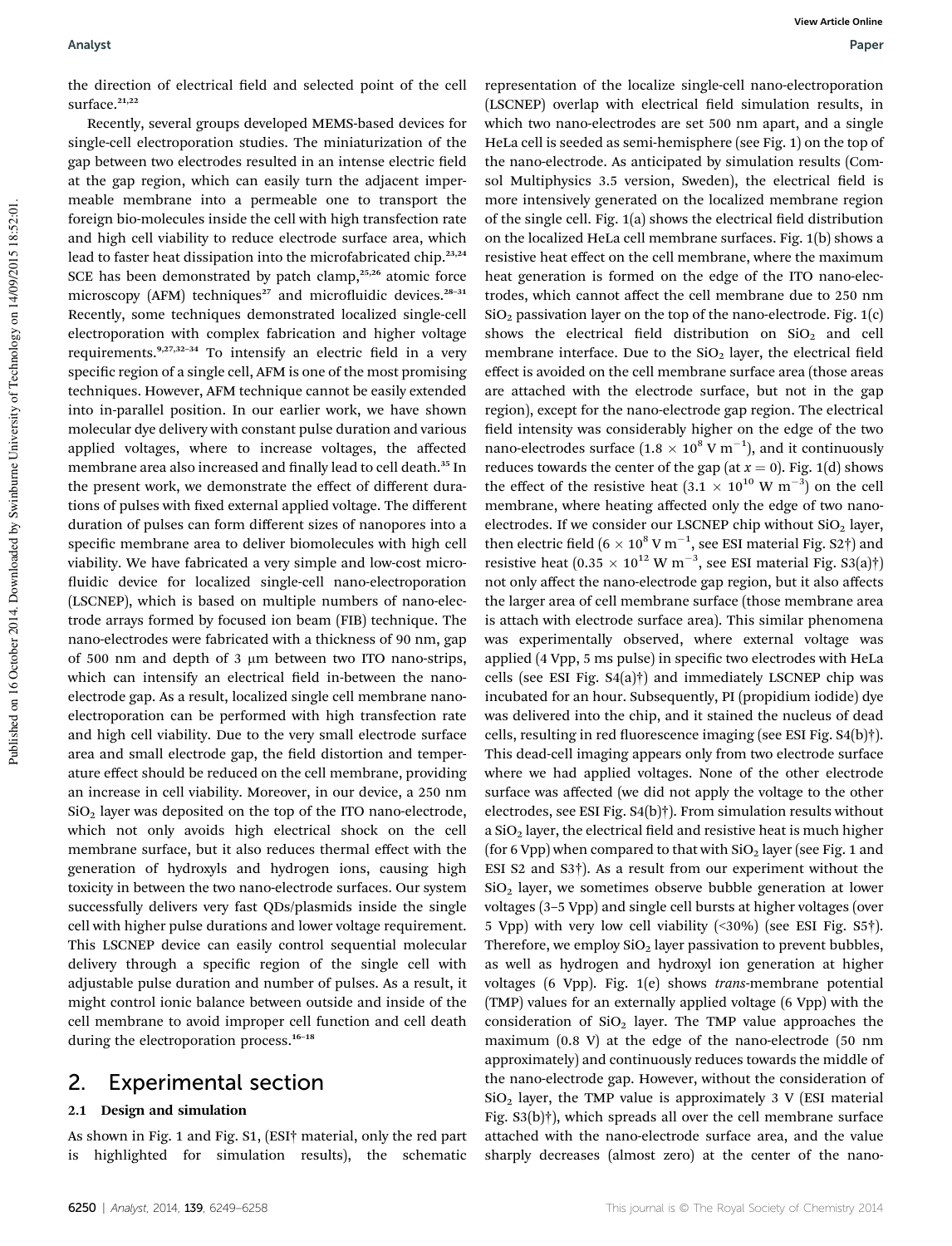

Fig. 1 Electrical field and resistive heat simulation results on HeLa cell for localized single-cell membrane nano-electroporation: (a) electrical field distribution on the HeLa cell membrane; (b) resistive heat distribution; (c) electric field distribution between the  $SiO<sub>2</sub>$  layer and cell membrane interface; (d) resistive heat effect at the SiO<sub>2</sub> and cell membrane interface; (e) transmembrane potential distribution (TMP) on the cell membrane surface; and (f) resistive heat difference between SiO<sub>2</sub>-membrane and membrane cytoplasm interface

electrode gap. This TMP value significantly exceeded compared to the cell membrane threshold values (0.2–1 V) easily resulting in cell death. Fig. 1(f) shows the resistive heat difference between  $SiO<sub>2</sub>$ -membrane and membrane cytoplasm interface

(the heat difference is  $1.8 \times 10^{10}$  W m<sup>-3</sup> at the edge of two nanoelectrodes). The maximum electrical field and resistive heat act together to affect only the small areas of the cell membrane (approximately 2  $\mu$ m  $\times$  50 nm area for 0.6–0.8 V TMP values) on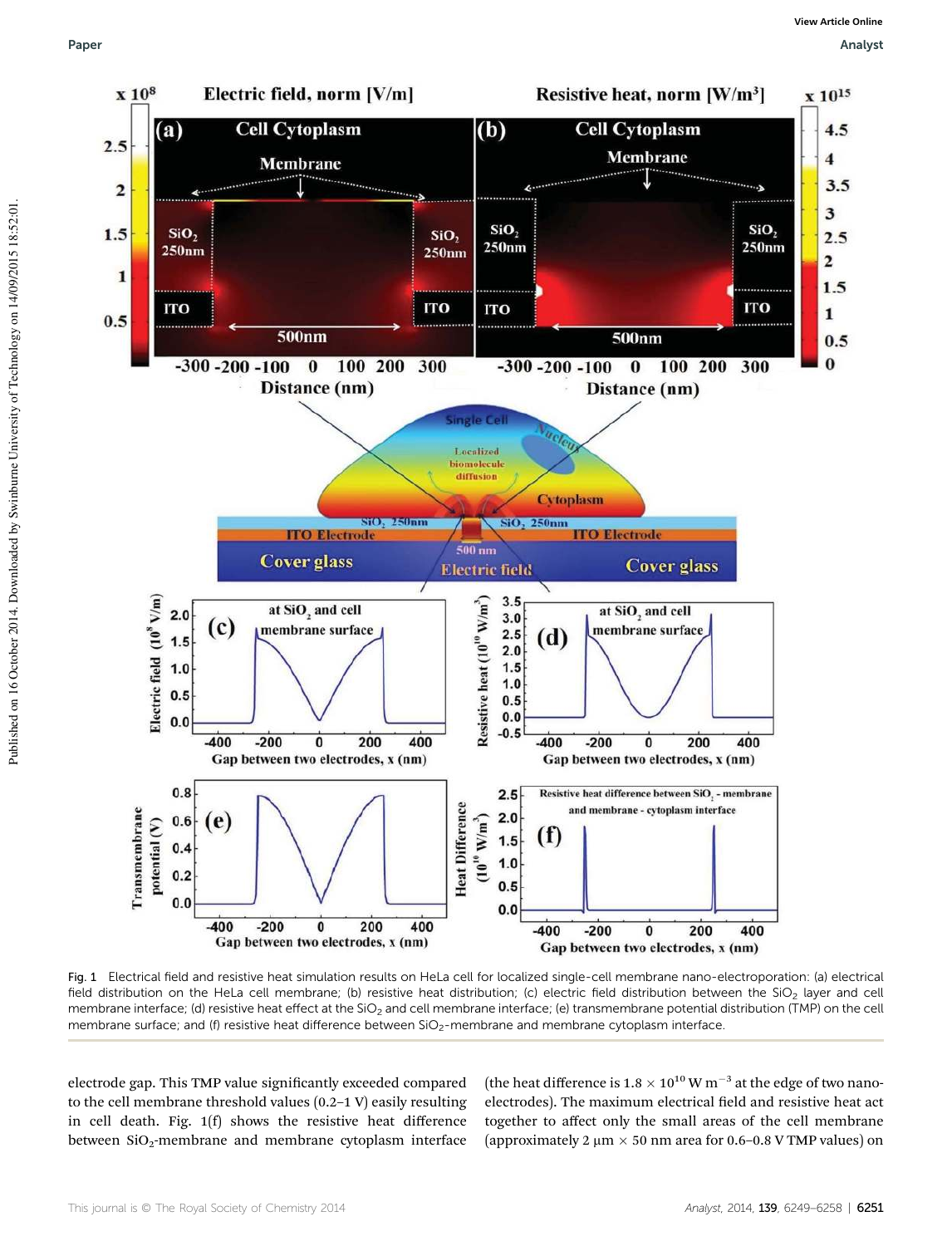the edges of each nano-electrode. It is suggested that the maximum amount of membrane nano-pores with larger sizes are formed on the edge of the two nano-electrodes, and the sizes are continuously reduced toward the center  $(x = 0)$ , where the strength of electrical field, heat generation and TMP values are almost zero.

#### 2.2 Fabrication

Fig. 2(a) shows the fabrication process step of the nano-electroporation chip. Initially, a cover glass slide (24 mm  $\times$  30 mm, Deckglaser, Germany) was cleaned by piranha solution with 7 : 1 ratio of sulphuric acid  $(H_2SO_4)$  and hydrogen peroxide  $(H<sub>2</sub>O<sub>2</sub>)$  at 80 °C for 10 min. 90 nm of ITO film was then deposited by RF sputtering on the top of the cover glass slide and the film was immediately annealed at 330  $\degree$ C for 3 h to increase the film uniformity and conductivity. The resistivity of deposited ITO film was  $5.4 \times 10^4$  ohm cm<sup>-1</sup>, which was measured by the four point probe method (Napson Corporation, Japan). The light transparency of the deposited ITO film was 85–98% with a visible-light range from 450 nm to 800 nm, which was measured by UV-VIS (Jasco, V-670 spectrometer, USA) spectroscopy (see Fig. S6(a), ESI† material). The X-ray diffraction  $(XRD)$  results show that the films have proper orientation<sup>36</sup> (see Fig. S6(b), ESI† material). After ITO deposition, the film was patterned by wet chemical etching with 1 : 3 ratios of hydrochloric acid (HCl) and water (H<sub>2</sub>O) solution at 40–50 °C for 3–4 min. Fig. 2(b) shows the scanning electron microscopy (SEM) image of the ITO lines. The patterned ITO lines were etched by



Fig. 2 Fabrication process of a nano-electrode-based transparent chip: (a) fabrication process step; (b) SEM image after wet chemical etch of ITO lines; (c) FIB etched ITO nano-electrode (electrode width  $=$  2  $\mu$ m, electrode gap  $=$  500 nm and electrode thickness  $=$  90 nm, the depth of the gap from electrode surface  $=$  3  $\mu$ m to make as microfluidic channel); (d) final packaging of fabricated ITO nano-electrodebased transparent chip.

focused ion beam (FIB) technique with a 500 nm gap and 3  $\mu$ m depth to form a ITO nano-electrode with a microfluidic channel (see Fig. S7, ESI† material). Fig. 2(c) shows the ITO nano-electrodes with a 500 nm gap between two nano-electrodes. After the formation of the nano-electrodes, 250 nm  $SiO<sub>2</sub>$  layer was deposited on the top of the nano-electrodes surface by plasma enhanced chemical vapor deposition (PECVD) technique. The final device was packaged with printed circuit board (PCB), which is shown in Fig. 2(d).

#### 2.3 Cell preparation

For the LSCNEP experiment, we used HeLa (human cervical cancer) cells, which is an immortal cell line for scientific research. To culture HeLa cell lines, old medium was initially removed from the cell culture dish and 10 ml of phosphate buffer saline (PBS) was added to properly clean the cell surface. The cleaning process was performed two to three times. Subsequently, 1 ml trypsin (0.05% trypsin-EDTA, GIBCO) was added into the cell culture dish and incubated for 5–7 min to detach the cells from the dish surface. 9 ml DMEM (Dulbecco's modified Eagle's Medium containing 1% sodium pyruvate, 1% non-essential amino acids and 1% penicillin streptomycin) medium was then added and properly mixed with the cells. The cells were suspended with DMEM medium, and they were ready to be transferred into the LSCNEP chip container.

#### 2.4 Chip surface modification for the enhancement of the cell adhesion

To improve cell adhesion on the chip surface, collagen (Sigma, St Louis, MO, USA) was added into the chip container with a concentration of 10  $\mu$ l ml<sup>-1</sup>. UV light illumination was then introduced for 2 h for sterilization. Finally, the chip was cleaned with ddH<sub>2</sub>O to release all unbound collagen residue from the chip surface. After washing, DMEM medium with the cells was added into the chip container at a concentration of 2.2  $\times$  10<sup>5</sup> cells per ml and the cell with chip was incubated (5%  $CO<sub>2</sub>$ , 37)  $^{\circ}$ C) for 16–20 h to adhere cells into the chip surface. When the cells were strongly attached on the surface of the nano-electrodes, the chip was ready for experimentation.

#### 2.5 Fluorescence microscopy

For the LSCNEP process, inverted fluorescence microscopy (Olympus IX71, Melville, NY) was used with  $20 \times$  objective lens (numerical aperture (NA) = 0.40). The fluorescence excitation was provided using a 100 W mercury lamp with a bright field configuration. The excitation and emission of the PI dye and QD (deep-red COOH group) were Ex.510-550BP/570DM/Em.590LP and Ex.545-580BP/600DM/Em.610LP. However, for plasmids ( $p$ Max  $E_2F_1$ ), the excitation and emission were 475–495 nm and 520–560 nm, respectively. To visualize the cell-surface layers, Z scan was performed with confocal microscopy after QD was delivered into the HeLa cells. The step size was  $1 \mu m$ . The exposure time and gain was fixed at 5000 ms and 20 dB. The QD scanning image was observed by a 532 nm argon laser source.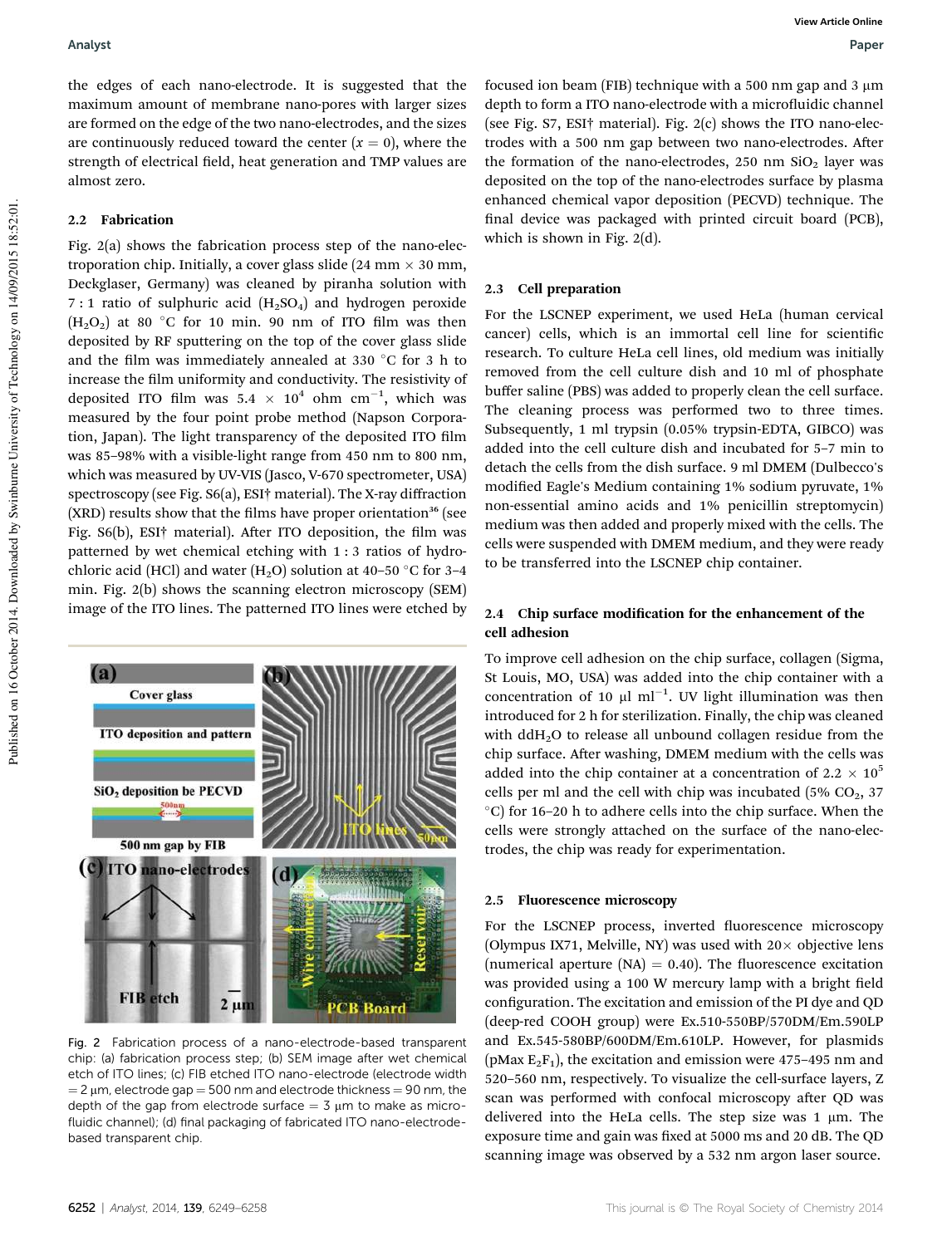#### 2.6 Image analysis

Images were initially recorded (for PI dye and Quantum Dot tracking) by a fluorescence microscope with different time scales. Image-Pro Plus software (Media Cybernetics, USA) was used to analyse the intensity using line profile function to draw the line from the centre of the cell. Finally, this line profile data were fitted by ORIGIN software (Massachusetts, USA) to calculate intensity variation (arbitrary unit) with time.

#### 2.7 Localized electroporation procedure

After 16–20 h incubation of HeLa cell onto the LSCNEP chip, concentration 2.2  $\times$  10<sup>5</sup> cells per ml, the cells were strongly attached and randomly distributed throughout the chip surface. External voltages were applied only to those single cells attached on the top of the nano-electrodes surface. Before voltage and pulse applications, the cell surfaces were washed with PBS. 200 µl PBS was then introduced with a sufficient amount of dye/QDs/plasmid, and immediately the required pulses and voltages were applied. Various voltages (1–8 Vpp) and single square wave positive pulses (15 ms, 500  $\mu$ s, 50–200 ns) were applied into the LSCNEP chip by a function generator (WW5061, Tabor Electronics, Israel). However, to study the effect of pulse duration for nano-electroporation, a voltage of 6 Vpp was applied in each case for better delivery rates with higher cell viability. Due to sufficient voltage and pulse application, cell membranes deformed and created transiently permeable nano-pores to allow dyes/biomolecules from the outside to the inside of the single cell. The most possible diffusion occurred at the nano-pore region, which was distributed along the two nano-electrodes gap connected with microfluidic channel (see Fig. 2(c) and S7 in ESI<sup>†</sup> material). Fig. S8 (see ESI† material for example) shows randomly distributed HeLa cells throughout the chip surface, and we selected to apply voltage on three single cells located in between the two nano-electrodes. External voltage can be applied either separately into individual cells or simultaneously into all cells for effective comparison. In the current experiment, voltage and pulse were applied separately into each single HeLa cell.

#### 2.8 Delivery rate and viability test

To calculate the delivery rate and cell viability for different pulse durations, each experiment was performed more than 10 times and the data was averaged to obtain the final values. The delivery rate was calculated by each single-cell response with molecular dye after an external applied voltage on the cell. The cell viability was tested using cell-permeable calcein AM (for live cells) solution and cell-permeable propidium iodide (PI) (for dead cells) dye. The permeable calcein AM can perform hydrolysis inside the live cell and produce green colour cytoplasm for viable cells, while colour will be absent for dead cells. The PI dye can interact with the nucleus of the dead cell to produce a red fluorescence image, while for live cells, the colour will be absent due to the lack of interaction inside the cell.

### 3. Results and discussion

#### 3.1 Nano-electrode design for LSCNEP process

To achieve an excellent electroporation, voltage, pulse duration and the number of pulses need to be properly controlled, which depends on the following requirements: first, the threshold membrane potential must be achieved to create membrane nanopores. Second, stable nano-pores must be formed; membrane nano-pores should be converted from hydrophobic to hydrophilic, which depends on pulse duration and the number of pulses. Finally, the cell membrane should be resealed without any mechanical rupture or any type of injury on the cell membrane, which depends on the externally applied voltage and heat generated during the electroporation process.<sup>37</sup>–<sup>40</sup> Biomolecules can be transported only at the last two stages, where the membrane opening to resealing is in a complete phase. In our design, we reduce the electrode gap size down to 500 nm, and the resulting electrical field was significantly concentrated at the edge of the gap region, leading to a reduction in the applied voltages for overcoming the cell membrane threshold voltages.

#### 3.2 Role of  $SiO<sub>2</sub>$  passivation layer

A 250 nm  $SiO<sub>2</sub>$  layer was deposited for the passivation of the electrical field. The width of each nano-electrode was 2 µm with a thickness of 90 nm. As a result, each nano-electrode area was small, and it can generally provide higher electrical resistance, which causes a low current.<sup>18</sup> This low current induced a lesser chemical reaction in between two nano-electrode gap. Due to the application of a very strong external electrical field, the formation of bubbles and turbulent flow should be considered, in addition to the Joule heating limitation. Fig. S5 (ESI† material) shows bubble generation during the electroporation experiment (3–6 V was applied) without  $SiO<sub>2</sub>$  layer on the chip. As a result, cell viability was very low  $($ <30%). To avoid these effects, the electrical field was passivated by the  $SiO<sub>2</sub>$  layer, which can effectively reduce the gas evolution and Joule heating effect on the cell membrane surface while still allowing sufficient electrical fields for nano-pores generation.

#### 3.3 Electric pulse effect

3.3.1 Millisecond, microsecond and nanosecond pulse effects. The sequential LSCNEP processes were successfully observed with different voltages and different pulse durations. Among different applied voltages, 6 Vpp (peak to peak) single square wave positive pulse was optimized to provide a better delivery rate with high cell viability. The sequential transfection is important due to the requirement of knockdown pre-expressed signals or periodic transfection.<sup>32,41-44</sup> However, it is difficult to achieve high efficiency by this transfection.<sup>45</sup> When the single cell was positioned (randomly) in between the top of the two nano-electrodes, voltages and pulses were sequentially applied to the selective electrode pair in the presence of PI dye surrounding the cell. Due to the application of sufficient voltage (6 Vpp, 15 ms pulse), the transmembrane potential exceeds the cell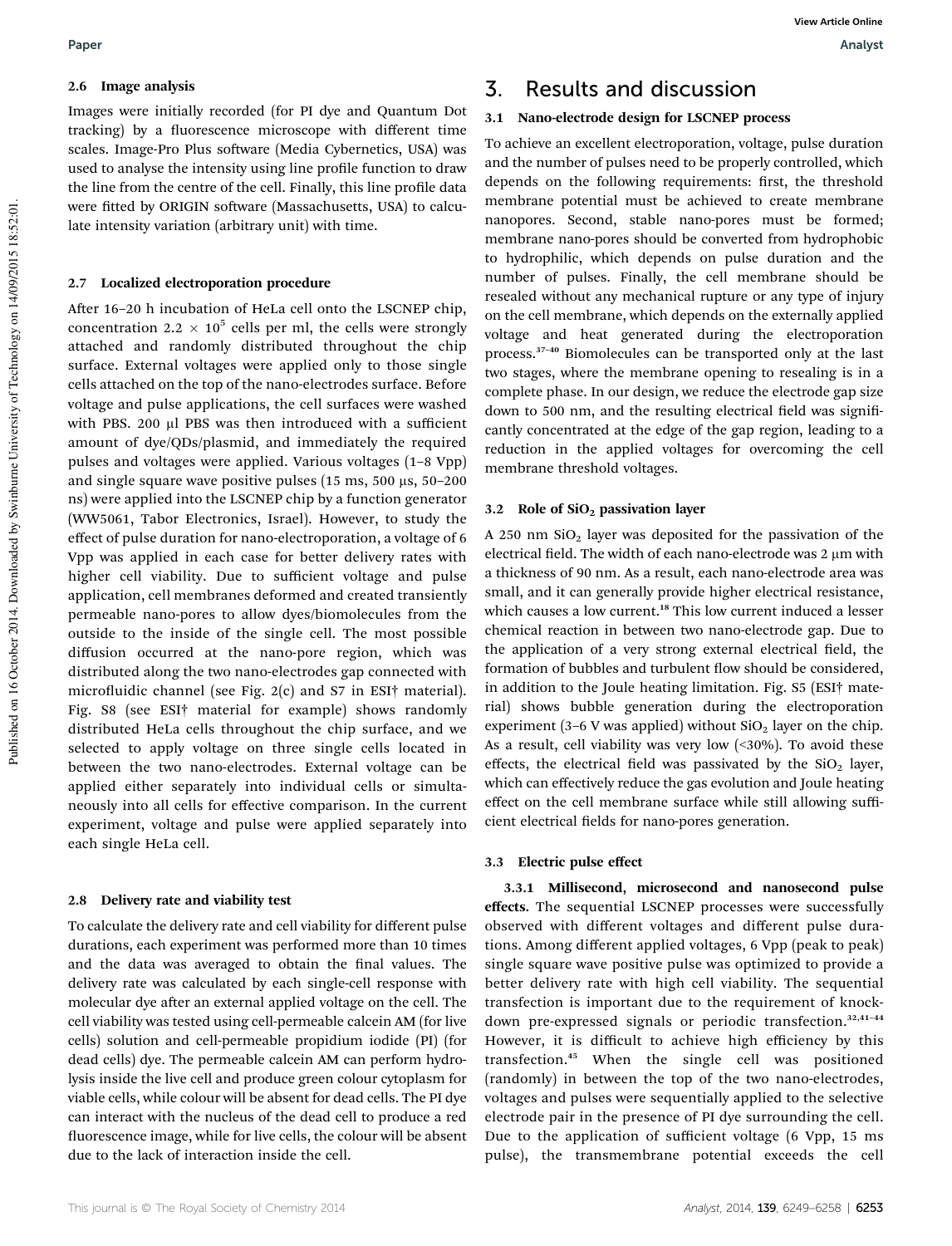membrane threshold values, and it creates transiently permeable nano-pores on the cell membrane. Immediately, the PI dye entered into the single cell (through microfluidic channels connected to a nano-electrode gap) by diffusion due to a high-concentration gradient surrounding the membrane nano-pores, resulting in a red fluorescent image. Fig.  $3(a)$ – $(c)$ shows the fluorescent images of HeLa cells that survived for 6 Vpp 15 ms,  $500 \mu s$  and 100 ns pulses, where the continuously intensity increases with increase in time, and after a certain time, intensity was saturated. Fig. 4(a) shows intensity distribution profiles for 15 ms pulse with a cell membrane self-recovery process. The pulses were applied at each 100 s duration. The results show that after the application of the first pulse, intensity sharply increases and then saturates, which indicates long-lived nano-pores were initially opened up on the cell membrane, and after sometime the membrane tries to reseal the nano-pores again (approximately 40–50 s, and then turns into saturation mode). After the applications



Fig. 3 Fluorescent microscopic images of HeLa cells in various time scales with different pulse durations (including saturation mode at higher times): (a) fluorescent images for 6 Vpp 15 ms pulse at different time durations; (b) images for 6 Vpp 500 µs pulses at different time durations; (c) images for 6 Vpp 100 ns pulse at different time durations.

of second (at 100 s) and third pulses (at 200 s), the nano-pores were re-opened again and the dye could enter inside the cell. As a result, the intensity sequentially increased during each pulse and then accordingly saturated. After the application of fourth pulse (at 300 s), the intensity was almost constant without further increment, indicating that the concentration of PI dye inside and outside the cell became similar, or the concentration gradient across the nano-pores became zero. As a result, PI dye stopped to enter inside the cell whether the nano-pores opened or not. Fig.  $4(c)$ , shows the fluorescence intensity distribution of single cell stimulated by  $6 Vpp 500 \mu s$ pulses. In this condition, intensity saturation took a longer time (800 s), which indicated that under either a microsecond or millisecond pulse, the density of the generated nano-pores were the same because of the same applied voltage (6 Vpp) on the same area of the membrane, but the average opening area of the nano-pores were smaller for microsecond pulse duration. It has been reported that affected membrane area can depend on the applied voltage and amplitude of the pulse.<sup>35,46</sup> However, the affected nano-pores area can depend on pulse duration and number of pulses.<sup>47,48</sup> For nanosecond pulse, the applied voltage was 6 Vpp with 100 ns. From Fig. 4(e), the fluorescence intensity initially increased very slowly (pulse applied at 0 s). It might be that a single ultra-short pulse cannot open the sufficient number of nano-pores (*i.e.* hydrophilic pores) with larger sizes in the first electric pulse. When the second pulses were applied, the intensity very sharply increased from 100 s to 300 s. It might be due to the spontaneous conversion of initially formatted hydrophobic nanopores into long-lived hydrophilic nano-pores. After 300 s, the intensity increased in each pulse application and saturated again, implying the reduction of concentration gradient of PI dye across the nano-pores. After 1200 s, the intensity became almost constant due to no PI dye uptake inside the single cell. However, there were no such results for 50 ns and 80 ns pulses, suggesting that these pulses were unable to create stable hydrophilic nano-pores from hydrophobic nano-pores on the cell membrane. Finally, in this LSCNEP design, 100 ns pulse was supposed to create the minimum number of membrane opening nano-pores for PI dye uptake. As a result for 100 ns pulses, the delivery efficiency was low (60%), although the cell viability was very high (94%). For ns pulse duration, the viability increased possibly because of very fast membrane resealing due to lower opening nano-pore and smaller affected membrane areas. Fig. 4(b), (d) and (f) shows the intensity distribution at different durations for 15 ms, 500 µs and 100 ns pulses. From this intensity profile, it was also clear that the intensities increased with the increasing time.

3.3.2 Quantum dots (QDs) and plasmid delivery. To analyze quantum dots and plasmid delivery, HeLa cells were initially incubated into the chip for 2 h before the experiment. When the cells were attached into the chip surface, CdSxSe<sub>1-x</sub>/ZnS core nanocrystals coated with COOH, (Crystalplex, Pittsburgh, Pa., USA) functional ligands were introduced into the electroporation chamber and immediately 6 Vpp and 40 ms positive pulse (three pulses together) were applied for QD tracking into the single cell. Fig. 5(a)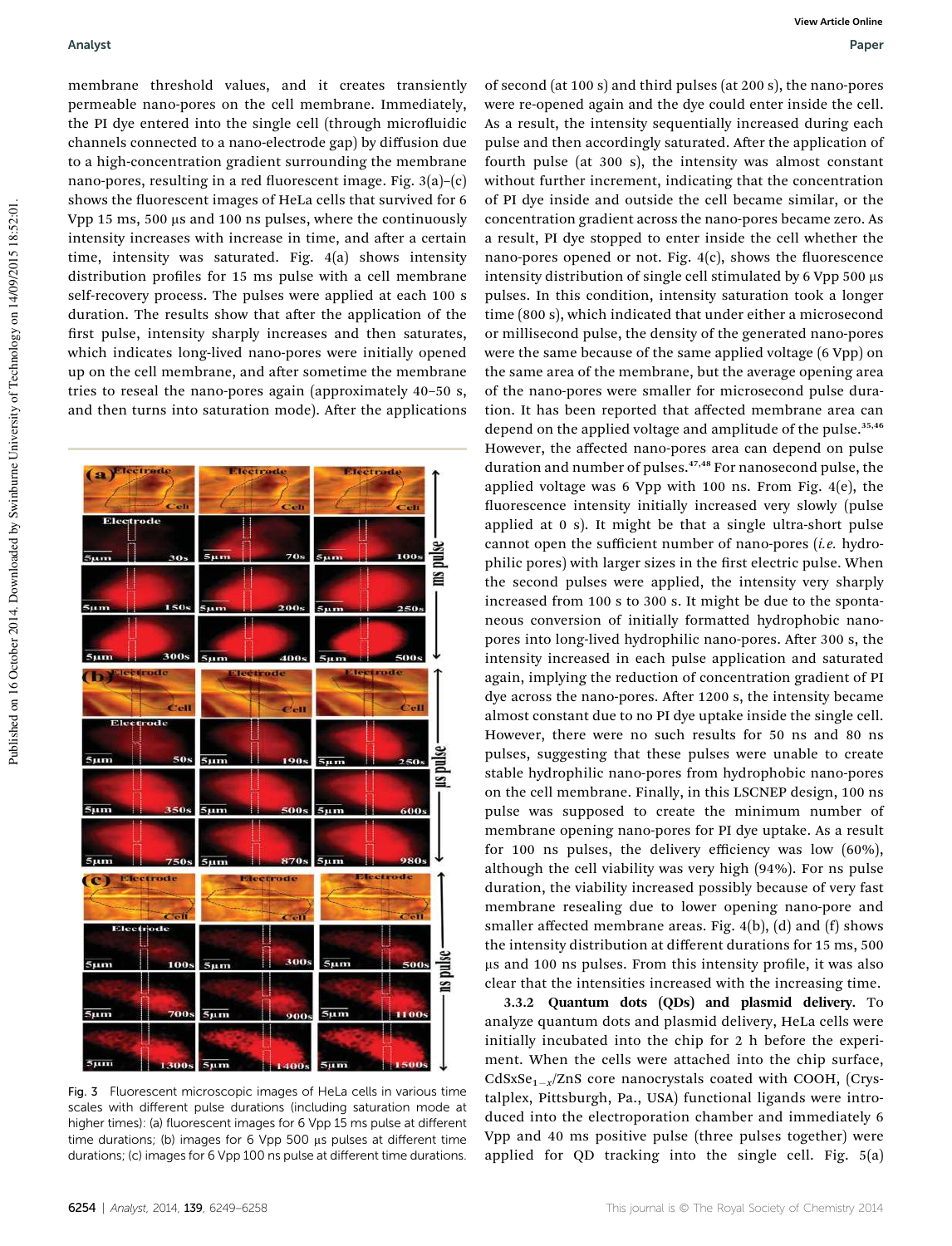

Fig. 4 Pore open-up and self-recovery processes with different intensity and different duration of pulses: (a) intensity profile after applying 6 Vpp 15 ms pulse (every single square wave positive pulse is applied every 100 s); (b) intensity variation with different cell position and different time for 15 ms pulse; (c) intensity profile for 6 Vpp 500 µs pulse (a single square wave positive pulse is applied every 100 s); (d) intensity variation with different cell position and different time for 500 µs pulse; (e) intensity profile for 6 Vpp 100 ns pulse (single square wave positive pulse is applied every 100 s); (f) intensity variation with different cell position and different time for 100 ns pulse.

demonstrates QD tracking inside the cell at different time scales. After 40 min, the intensity was almost constant, which indicated that QDs successfully entered inside the single cell. However, to introduce QDs into the cell, it took considerably longer time, compared to PI dye delivery because of a larger molecular weight, resulting in a lower diffusion rate of QDs. The size of each quantum dot was 5.5–6.5 nm, whereas the size of each PI dye was 0.69 nm in diameter and 1.55 nm in length (cylindrical approximation). Fig. 5(b) shows the vertical scanning of HeLa cells by confocal microscopy after the delivery of QDs. The step size of each scan was  $1 \mu m$ . This scanning image was taken after 2 h of electroporation experiment. The scanning image shows that the HeLa cell appears to be semi-hemispherical with a diameter of approximately 12  $\mu$ m to 15  $\mu$ m. The delivery efficiency and cell viability of HeLa cell after QDs tracking were 75% and 80%, respectively.

For the plasmid experiment, we employed a 6 Vpp and 40 ms square wave positive pulse (three pulses together) on the cell to deliver pMax-E2F1 (Addgene, Cambridge, MA, USA) gene and visualized the protein expression inside the single cell. After pulse application and plasmid introduction, Hoechst 33342 (Invitrogen) and deep-red (C10046, Invitrogen) plasma membrane dye was employed for the nucleus and membrane staining of single cell.

The residual plasmids and staining solution were then washed out (after 10 min incubation) from the electroporation chamber, and the cell medium was added. The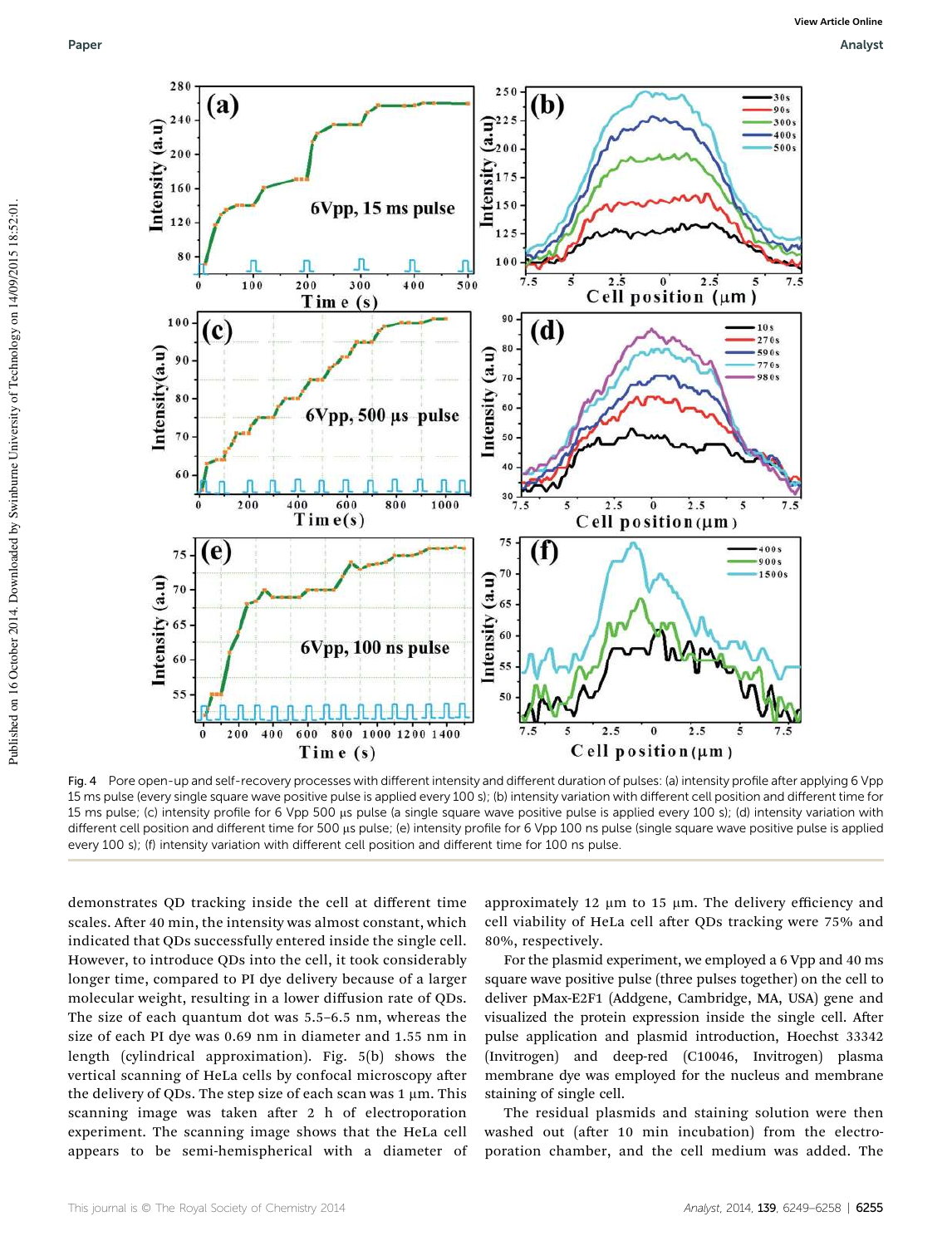

Fig. 5 Quantum Dots (QDs) and plasmid delivery inside single HeLa cells: (a) Quantum Dots delivery into HeLa cell with 6 Vpp 40 ms square wave positive pulse (three pulses) at different time durations; (b) Confocal microscopic images after QDs were delivered into single cell (step size  $=$  1  $\mu$ m); (c) Protein expression into single HeLa cell at 6 Vpp and 40 ms square wave positive pulse (three pulses). The cell membrane and nucleus were stained with Hoechst 33342 and deepred plasma membrane dye.

LSCNEP chip was then incubated for 24 h for protein expression (we captured images at different intervals within 24 h). Fig. 5(C) shows the protein expression inside single HeLa cell with different time durations. In our experiment, after 15-22 h, protein were successfully expressed inside the single cell (see GFP column with 17 h and 22 h), and it took longer time because of a higher molecular weight  $(4.7 \times 10^3)$ Da) when compared to PI dye (700 Da). After plasmid delivery, the transfection efficiency and cell viability were 70% and 85%. As per our knowledge, most of the literature either selected very high voltages (several volts to 1 kV) or longer time (one day to three days) to express QDs/plasmid delivery inside single cells.<sup>9,32,49,50</sup> However, in our LSCNEP system, it took less time (nearly 60 min for QDs and 15–22 h for plasmid) with a very low voltage (6 Vpp) requirement to deliver QDs/plasmid into single cell, suggesting a considerably effective method for generating long-lived hydrophilic pores by using the nano-electroporation method.

### 3.4 Delivery rate and cell viability

The delivery rate was calculated with PI dye delivery inside a single HeLa cell with different applied voltages (4 Vpp–7 Vpp) and different pulse durations (15 ms, 500  $\mu$ s and 100 ns). However, to achieve efficient delivery rates with higher cell viability, we considered that 6 Vpp voltage was ideal for the nano-electroporation experiment. The viability was tested by using calcein AM and PI dye.

3.4.1 Millisecond, microsecond and nanosecond pulse effect. Fig. 6 shows the delivery rates and cell viability for 15 ms, 500 ms and 100 ns pulse, respectively, with different applied voltages. As observed in Fig. 6(a), the delivery rates for 15 ms pulses were as high as 90% for 6 Vpp applied voltage (black line). A high delivery rate was achieved due to higher voltage with higher TMP to easily reach cell membrane threshold values. For microsecond pulses, the molecular delivery rate was 80% for 6 Vpp applied voltage (red line). However, for a 100 ns pulse (green line), the delivery rate was very low, 60% for 6 Vpp applied voltage. The lower voltages (4 Vpp and 5 Vpp with 100 ns) were not enough to overcome the membrane threshold values.

The cell viability was tested using cell permeable calcein AM and cell impermeable PI dye. After electroporation experiment, PBS was washed away and DMEM medium was immediately introduced into the chamber, and it was then incubated. After 1 h, the medium was washed away and dyes were introduced (calcein AM and PI dye) with PBS for cell imaging. For 15 ms pulse, the cell viability was 80% for 6 Vpp applied voltage; however, for 500 µs pulse, 90% viability was achieved for 6 Vpp external voltages. For nanosecond pulses, the viability of the HeLa cell was as high as 94%, which may be due to a very small affected membrane area and a less toxic effect during the electroporation process. Fig 6(b)–(d) shows the cell viability using calcein AM and PI dye for  $15 \text{ ms}$ ,  $500 \text{ }\mu\text{s}$ and 100 ns pulse, where the maximum cells are viable after the electroporation experiment (green colour).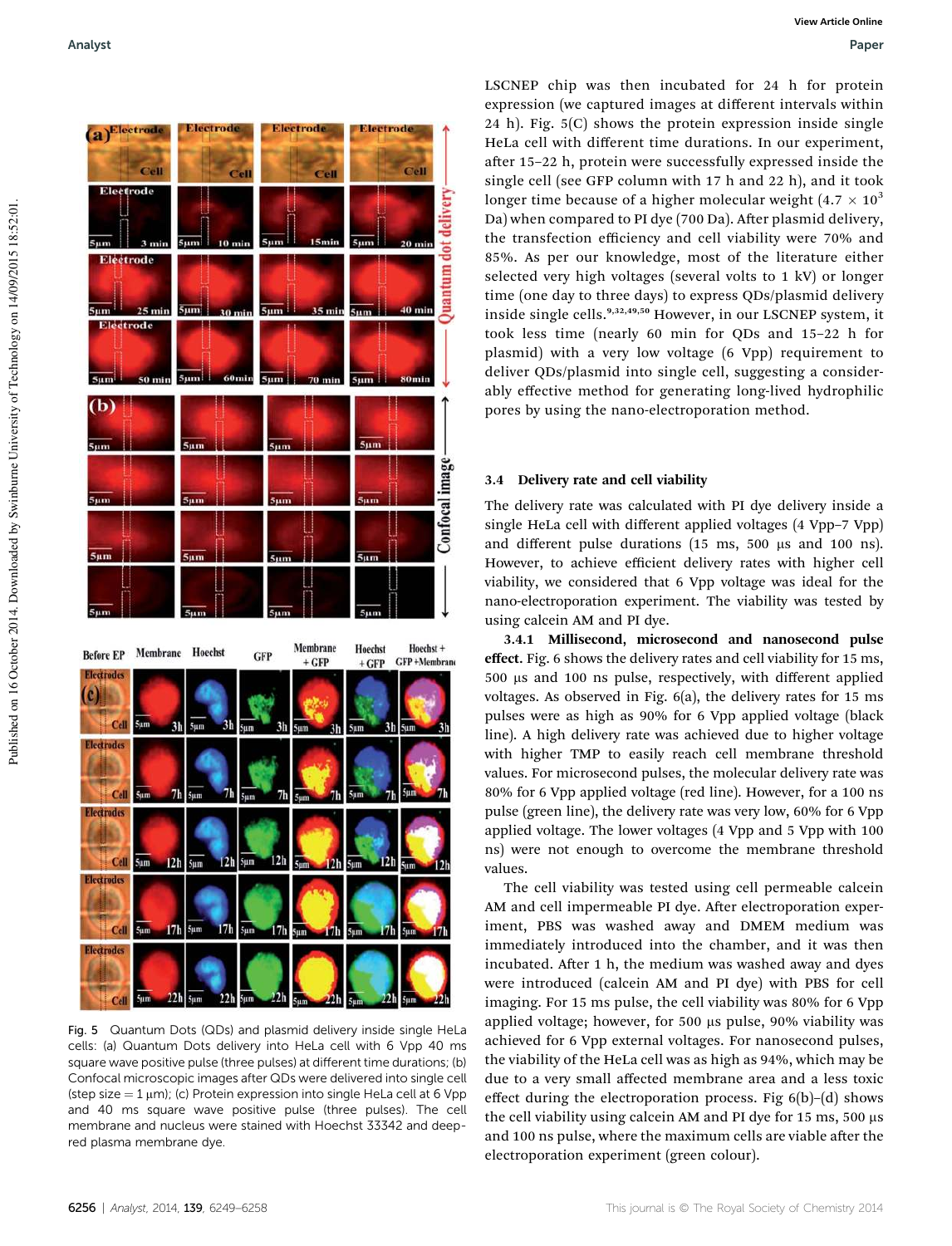

Fig. 6 Delivery rate and cell viability: (a) delivery rate for 15 ms (black line), 500 µs (red line) and 100 ns (green line) single square wave positive pulses with different applied voltages (4 Vpp–7 Vpp); (b) cell viability for 15 ms pulse with 6 Vpp applied voltage; (c) cell viability for 500 µs pulse with 6 Vpp applied voltage: (d) cell viability for 100 ns pulse with 6 Vpp applied voltage.

# 4. Conclusions

We have demonstrated a well-controlled, sequential, localized single cell nano-electroporation with membrane reversibility using an intense electrical field with different pulse durations. The  $SiO<sub>2</sub>$  layer not only performed key roles in reducing harmful reactions between the two nano-electrodes, but it also reduced the resistive heating effect on the membrane surface resulting in the reduction of cell toxicity. Lower voltage with a single square wave positive pulse can easily deliver molecules inside the single cell, whereas a higher number and duration of pulses can deliver ODs/ plasmids inside the cytosol with higher transfection efficiency and cell viability. For ultra-short nanosecond pulses, the maximum cell viability was observed due to less affected membrane area; however, the minimum molecular delivery rate was observed when compared to millisecond and microsecond pulses. In the context of other studies, our experiment delivered QDs/plasmid faster with lower applied voltage into a single cell using the LSCNEP technique.

## Acknowledgements

The authors greatly appreciate the financial support from National Science Council (NSC) of Taiwan ROC through National Nanotechnology and Nanoscience Program under Contract no. NSC 101-2221-E-007-032-MY3, 102-2321-B-007-006, and 103-2321-B-007-004.

### References

- 1 L. H. Yin and S. Q. Fu, *Stem Cells*, 1998, 16(247), S2.
- 2 S. C. Wu, G. Y. L. Huang and J. H. Liu, *Biotechnol. Prog.*, 2002, 18, 617.
- 3 R. M. Schmid, H. Weidenbach, G. F. Draenert, S. Liptay, H. Lührs and G. Adler, *Gut*, 1997, 41, 549.
- 4 J. A. O'Brien and S. C. R. Lummis, *Nat. Protoc.*, 2006, 1, 977.
- 5 D. H. Fuller, P. Loudon and C. Schmaljohm, *Methods*, 2006, 40, 86.
- 6 S. Ohta, K. Suzuki, Y. Ogino, S. Miyagawa, A. Murashima and D. Matsumaru, *Dev., Growth Di*ff*er.*, 2008, 50(6), 517.
- 7 K. K. Ewert, A. Ahmad, N. F. Bouxsein, H. M. Evans and C. R. Sanya, *Methods Mol. Biol.*, 2008, 433, 159.
- 8 E. Neumann, M. Schaefer-Ridder, Y. Wang and P. H. Hofschneider, *EMBO J.*, 1982, 1(7), 841.
- 9 P. E. Boukany, A. Morss, W.-C. Liao, B. Henslee, H. C. Jung, X. Zhang, B. Yu, X. Wang, Y. Wu, L. Li, K. Gao, X. Hu, X. Zhao, O. Hemminger, W. Lu, G. P. Lafyatis and L. J. Le, *Nat. Nanotechnol.*, 2011, 6, 747.
- 10 S.-C. Chen, T. S. Santra, C.-J. Chang, T.-J. Chen, P.-C. Wang and F.-G. Tseng, *Biomed. Microdevices*, 2012, 14(5), 811.
- 11 T. S. Santra and F.-G. Tseng, *Micromachines*, 2013, 4, 333– 356.
- 12 R. Crystal, *Science*, 1995, 270, 404.
- 13 S. C. Hartman, D. M. Appledorn and A. Amalfitano, *Virus Res.*, 2008, 132(1–2), 1.
- 14 D. Luo and W. M. Saltzman, *Nat. Biotechnol.*, 2000, 18, 33.
- 15 G. L. Prasanna and T. Panda, *Bioprocess Eng.*, 1997, 16, 261.
- 16 K. Kim, J. A. Kim, S.-G. Lee and W. G. Lee, *Nanoscale*, 2012, 4, 5051.
- 17 A. Valero, F. Merino, F. Wolbers, R. E. Luttge, L. Vermes, H. Andersson and A. van den Berg, *Lab Chip*, 2005, 5, 49.
- 18 J. A. Kim, K. Cho, M. S. Shin, W. G. Lee, N. Jung, C. Chung and J. K. Chang, *Biosens. Bioelectron.*, 2008, 23, 1353.
- 19 J. C. Weaver, *Electroporation Theory*, Humana Press, Totowa, New Jersey, 1995, p. 1.
- 20 K. A. DeBruin and W. Krassowska, *Biophys. J.*, 1999, 77, 1213.
- 21 K. A. DeBruin and W. Krassowska, *Biophys. J.*, 1999, 77(3), 1225.
- 22 S. Movahed and D. Li, *Microuid. Nanouid.*, 2011, 10, 703.
- 23 Y. C. Lin and M. Y. Huang, *J. Micromech. Microeng.*, 2001,  $11(5)$ , 542.
- 24 Y. Huang and B. Rubinsky, *Sens. Actuators, A*, 2003, 104(3), 205.
- 25 J. E. Bestman, R. C. Ewald, S. L. Chiu and H. T. Cline, *Nat. Protoc.*, 2006, 1(3), 1267.
- 26 A. Agarwal, I. Zudans, E. A. Weber, J. Olofsson, O. Orwar and G. S. Weber, *Anal. Chem.*, 2007, 79(10), 3589.